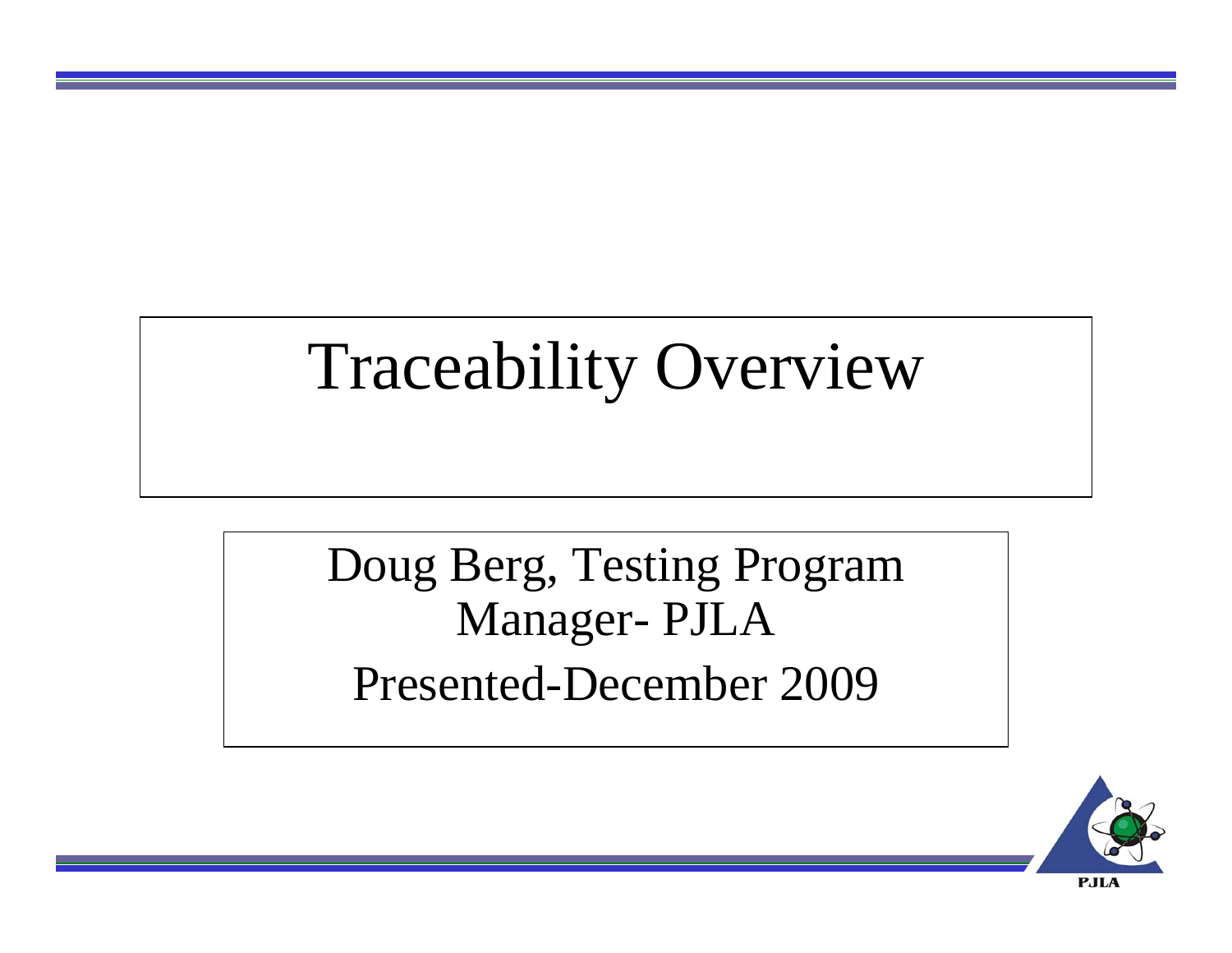• 5.6.2.1.1 For calibration laboratories, the programme for calibration of equipment shall be designed and operated so as to ensure that calibrations and measurements made by the laboratory are traceable to the International System of Units (SI) (Système international d'unités). A calibration laboratory establishes traceability of its own measurement standards and measuring instruments to the SI by means of an unbroken chain of calibrations or comparisons linking them to relevant primary standards of the SI units of measurement.

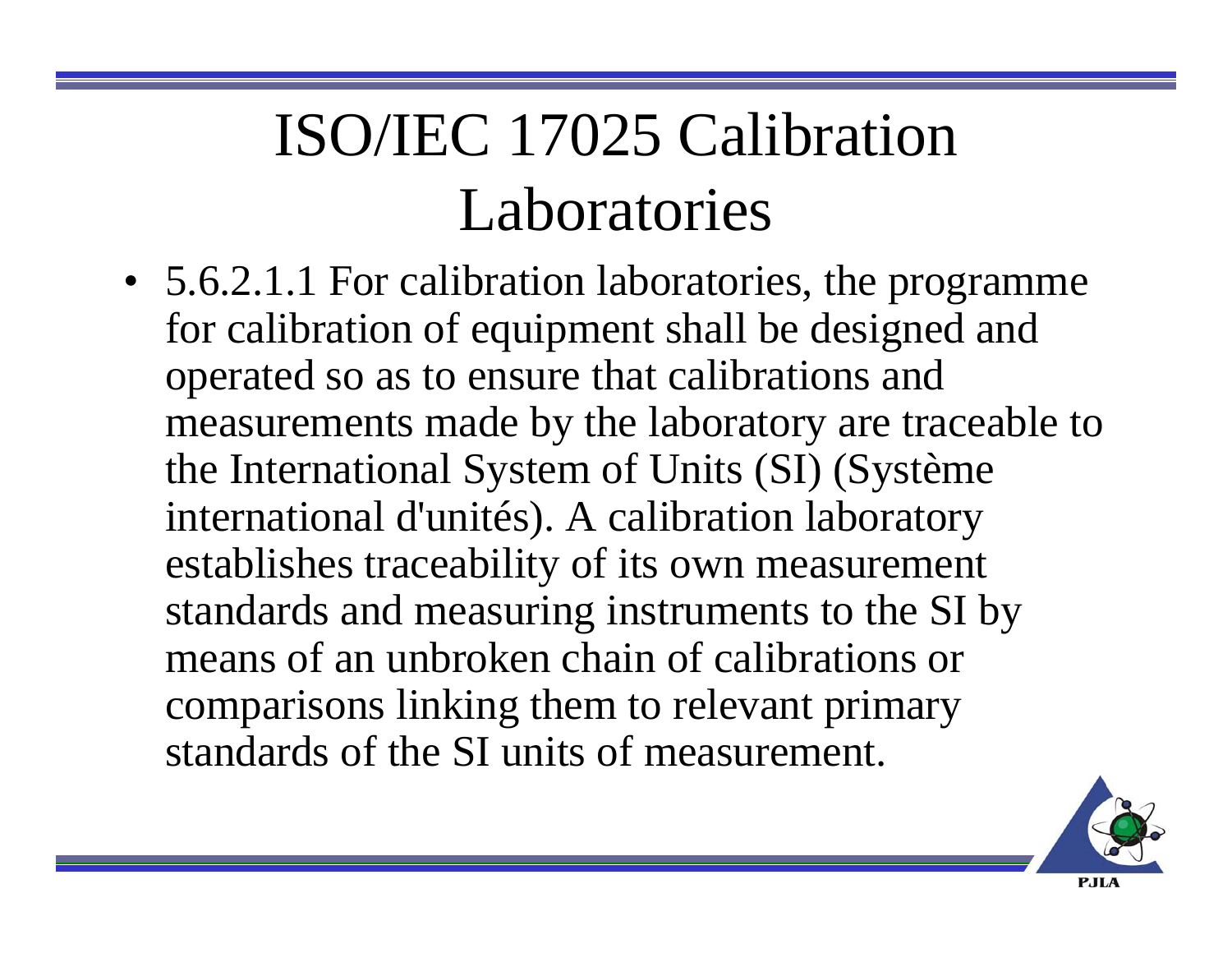• 5.6.2.1.1 (cont'd) When using external calibration services, traceability of measurement shall be assured by the use of calibration services from laboratories that can demonstrate competence, measurement capability and traceability. *The calibration certificates issued by these laboratories shall contain the measurement results, including the measurement uncertainty and/or a statement of compliance with an identified metrological specification* (see also 5.10.4.2).

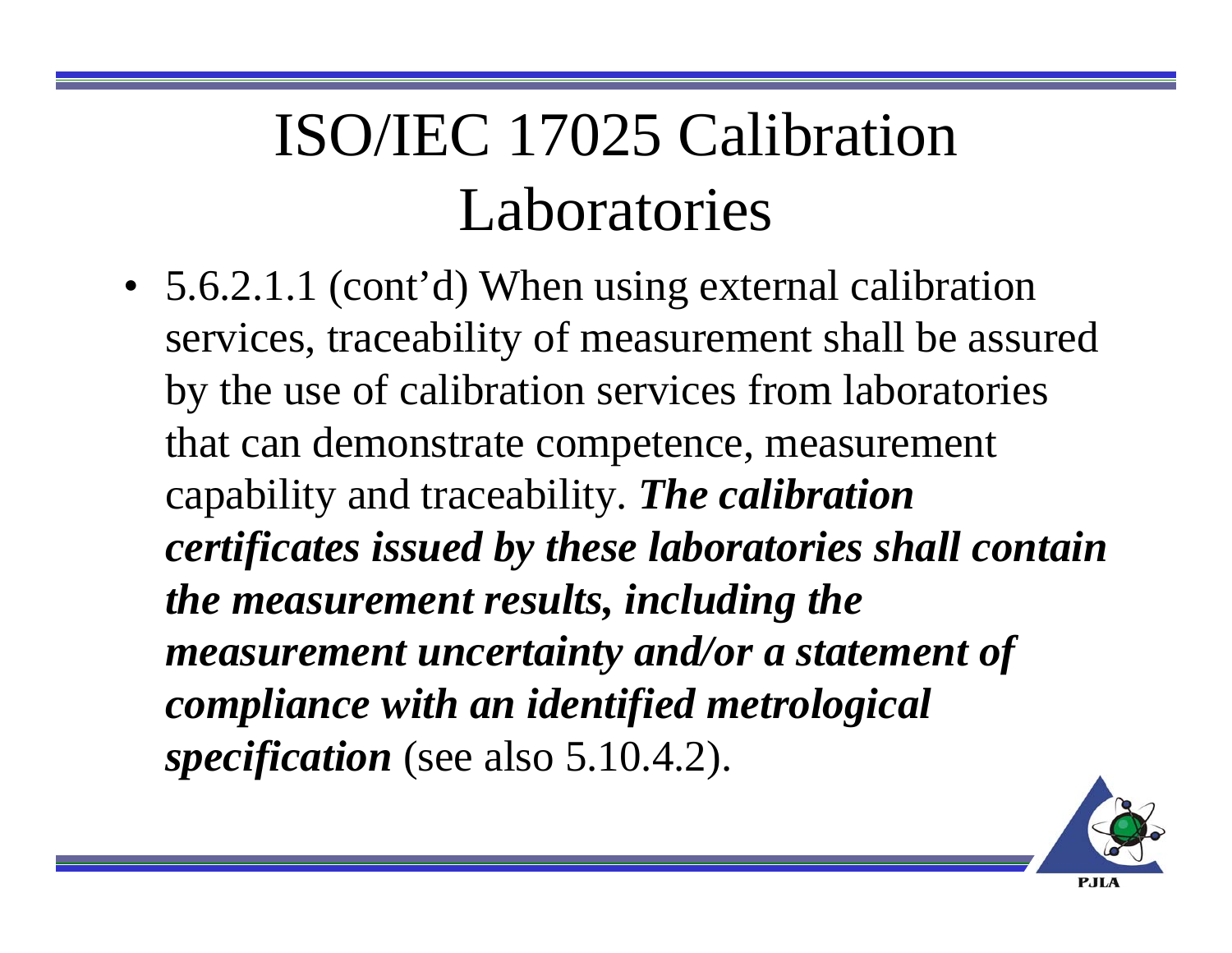- $\bullet$ **But how does that align with the following…**
- •5.10 Reporting the results
- $\bullet$ 5.10.1 General

The results of each test, calibration, or series of tests or calibrations carried out by the laboratory shall be reported accurately, clearly, unambiguously and objectively, and in accordance with any specific instructions in the test or calibration methods.

The results shall be reported, usually in a test report or a calibration certificate (see Note 1), and shall include all the information requested by the customer and necessary for the interpretation of the test or calibration results and all information required by the method used. This information is normally that required by 5.10.2, and 5.10.3 or 5.10.4.

In the case of tests or calibrations performed for internal customers, or in the case of a written agreement with the customer, the results may be reported in a simplified way. Any information listed in 5.10.2 to 5.10.4 which is not reported to the customer shall be readily available in the laboratory which carried out the tests and/or calibrations.

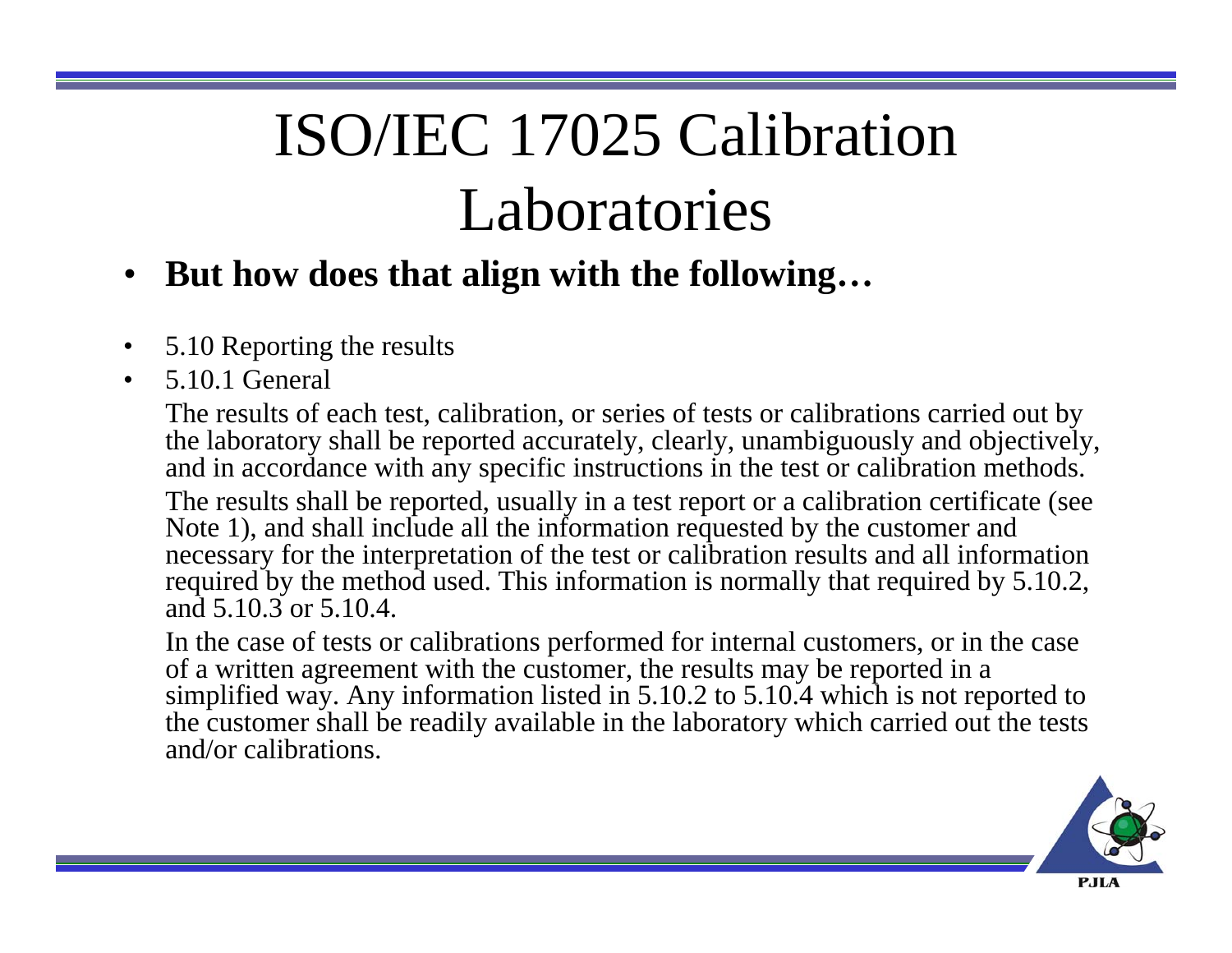- •**And the following …**
- $\bullet$  5.10.2 Test reports and calibration certificates Each test report or calibration certificate shall include at least the following information, unless the laboratory has valid reasons for not doing so
- 5.10.4 Calibration certificates 5.10.4.1 In addition to the requirements listed in 5.10.2, calibration certificates shall include the following, *where necessary for the interpretation of calibration results:*

a) the conditions (e.g. environmental) under which the calibrations were made that have an influence on the measurement results;

b) the uncertainty of measurement and/or a statement of compliance with an identified metrological specification or clauses thereof;

c) evidence that the measurements are traceable (see Note 2 in 5.6.2.1.1).

**And then … just to cap it off….**

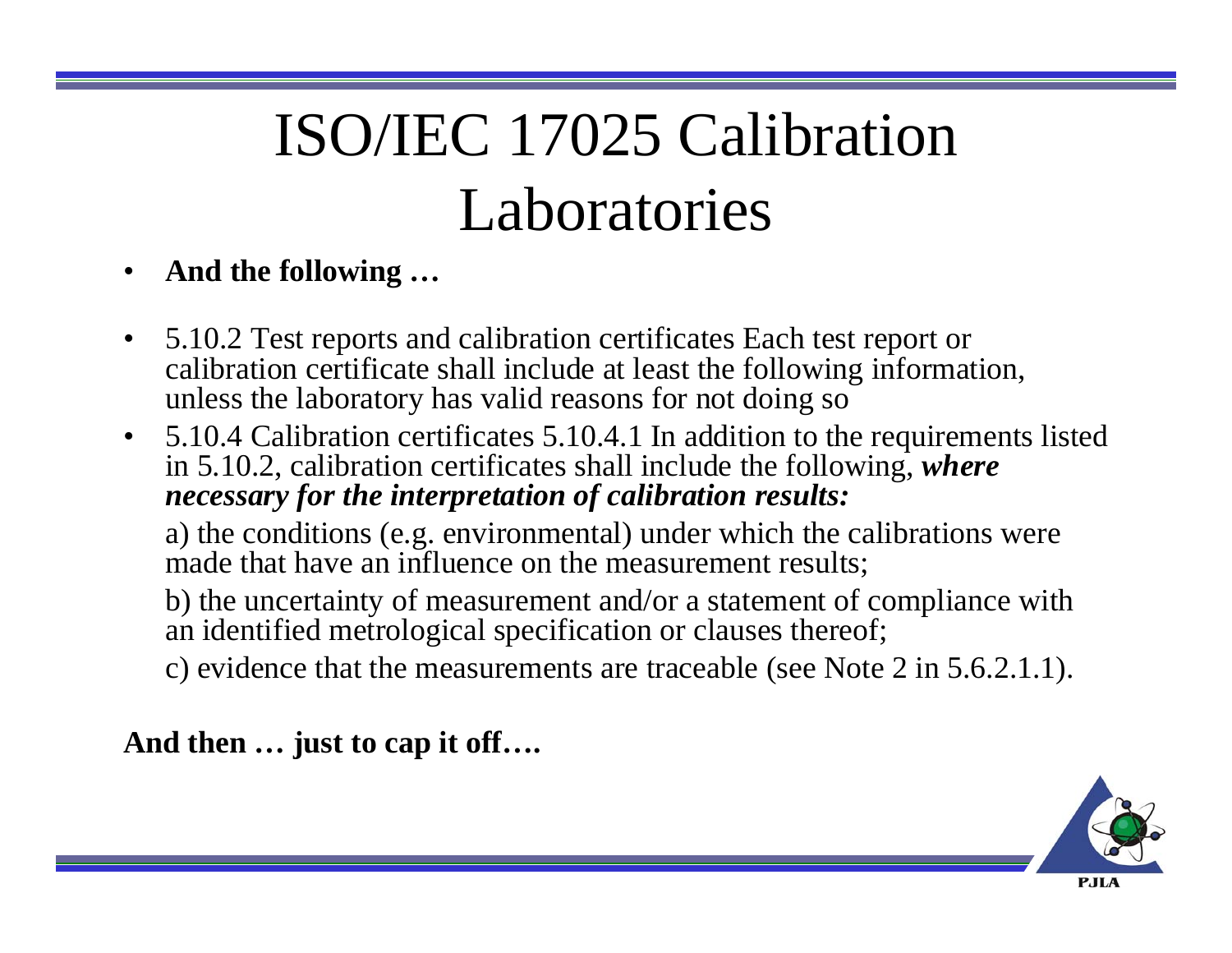- **And ….**
- 5.10.4.2 The calibration certificate shall relate only to quantities and the results of functional tests. If a statement of compliance with a specification is made, this shall identify which clauses of the specification are met or not met.

When a statement of compliance with a specification is made omitting the measurement results and associated uncertainties, the laboratory shall record those results and maintain them for possible future reference.

When statements of compliance are made, the uncertainty of measurement shall be taken into account.

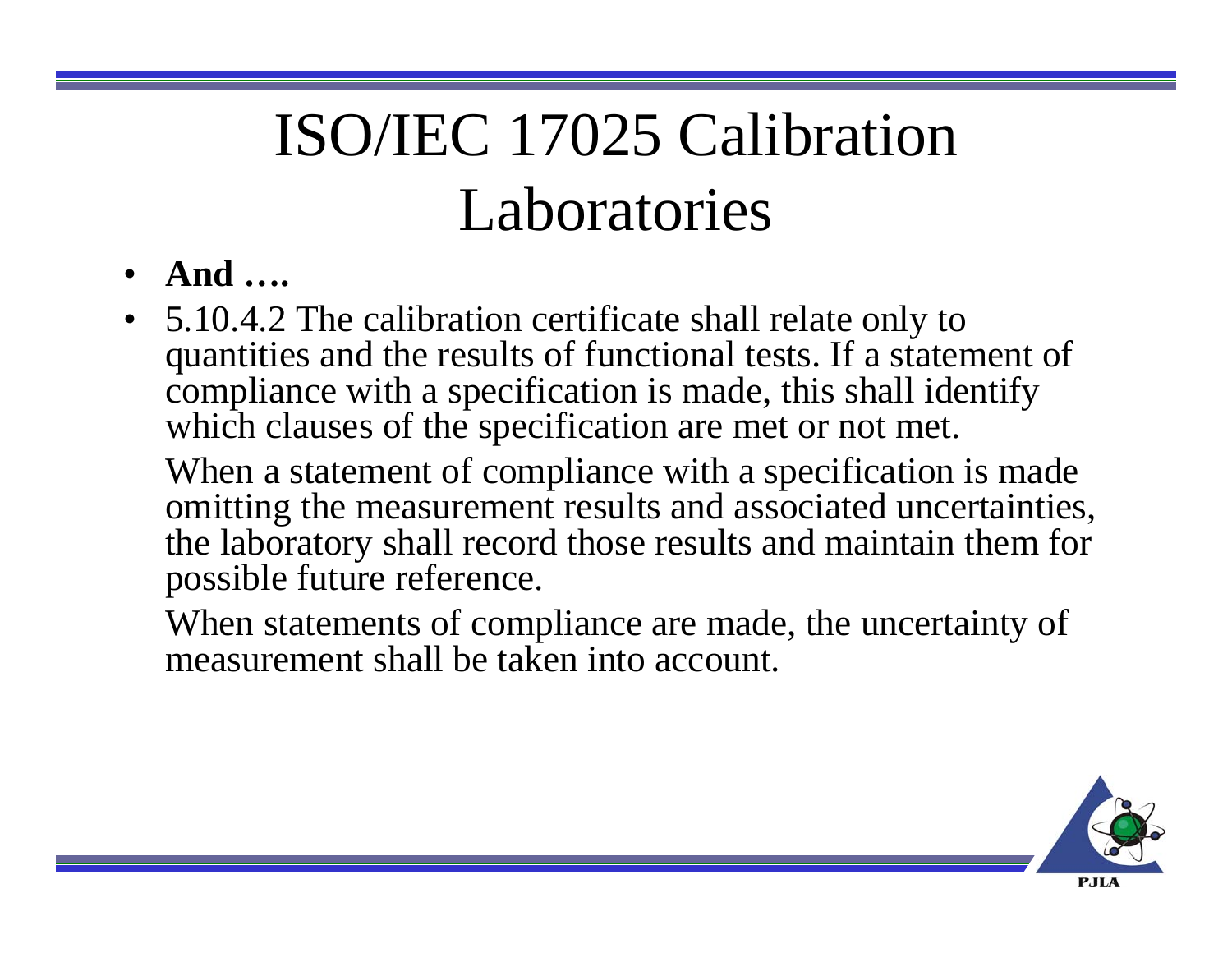- 5.6.2.1.1 NOTE 1 Calibration laboratories fulfilling the requirements of this International Standard are considered to be competent. A calibration certificate bearing an *accreditation body logo* from a calibration laboratory accredited to this International Standard, for the calibration concerned, *is sufficient evidence* of traceability of the calibration data reported.
- *What about reference to "accreditation to ISO/IEC 17025" or a "statement"?*

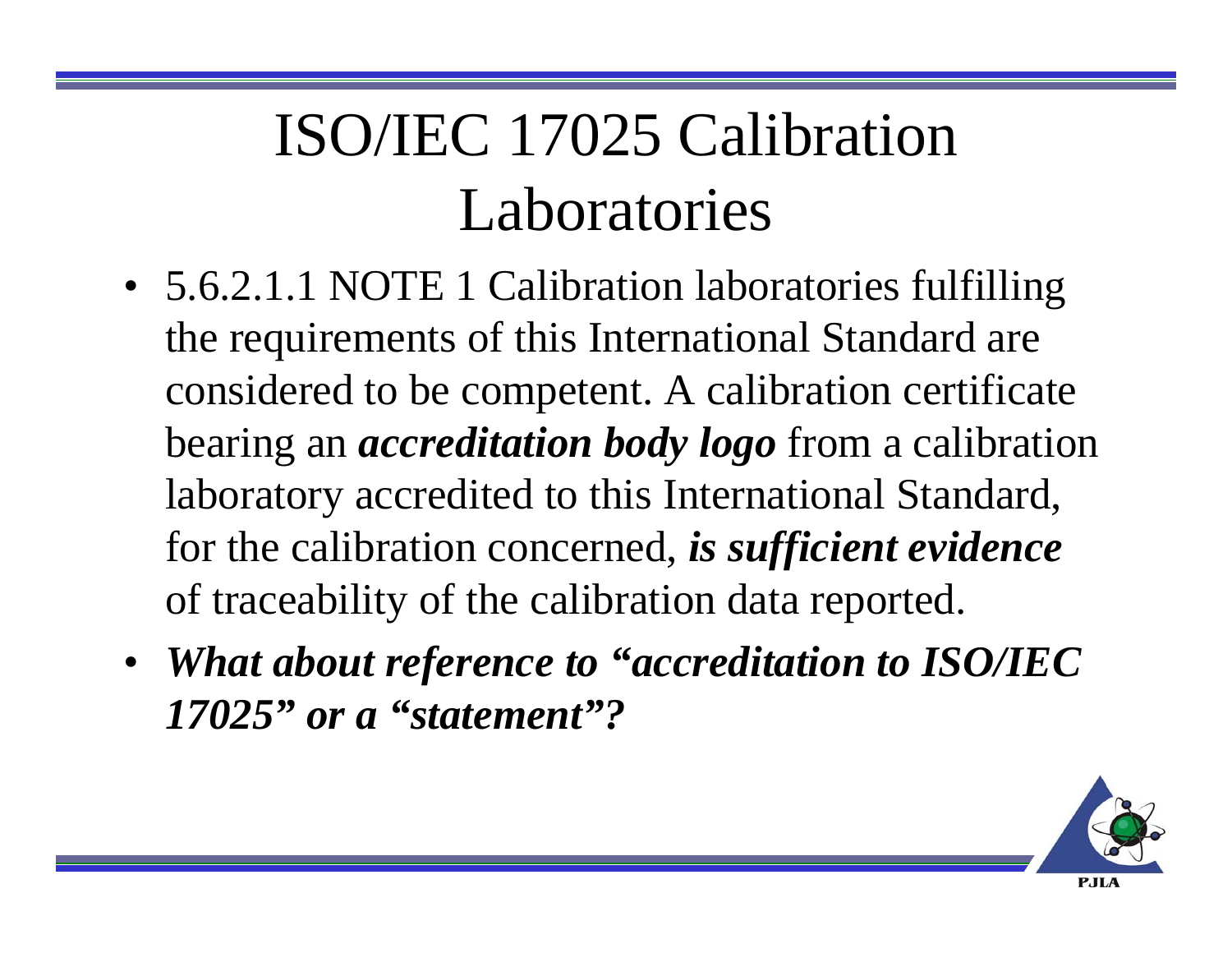• 5.6.2.1.1 NOTE 4 The term *"identified metrological specification"* means that it must be clear from the calibration certificate which specification the measurements have been compared with, by including the specification or by giving an unambiguous reference to the specification.

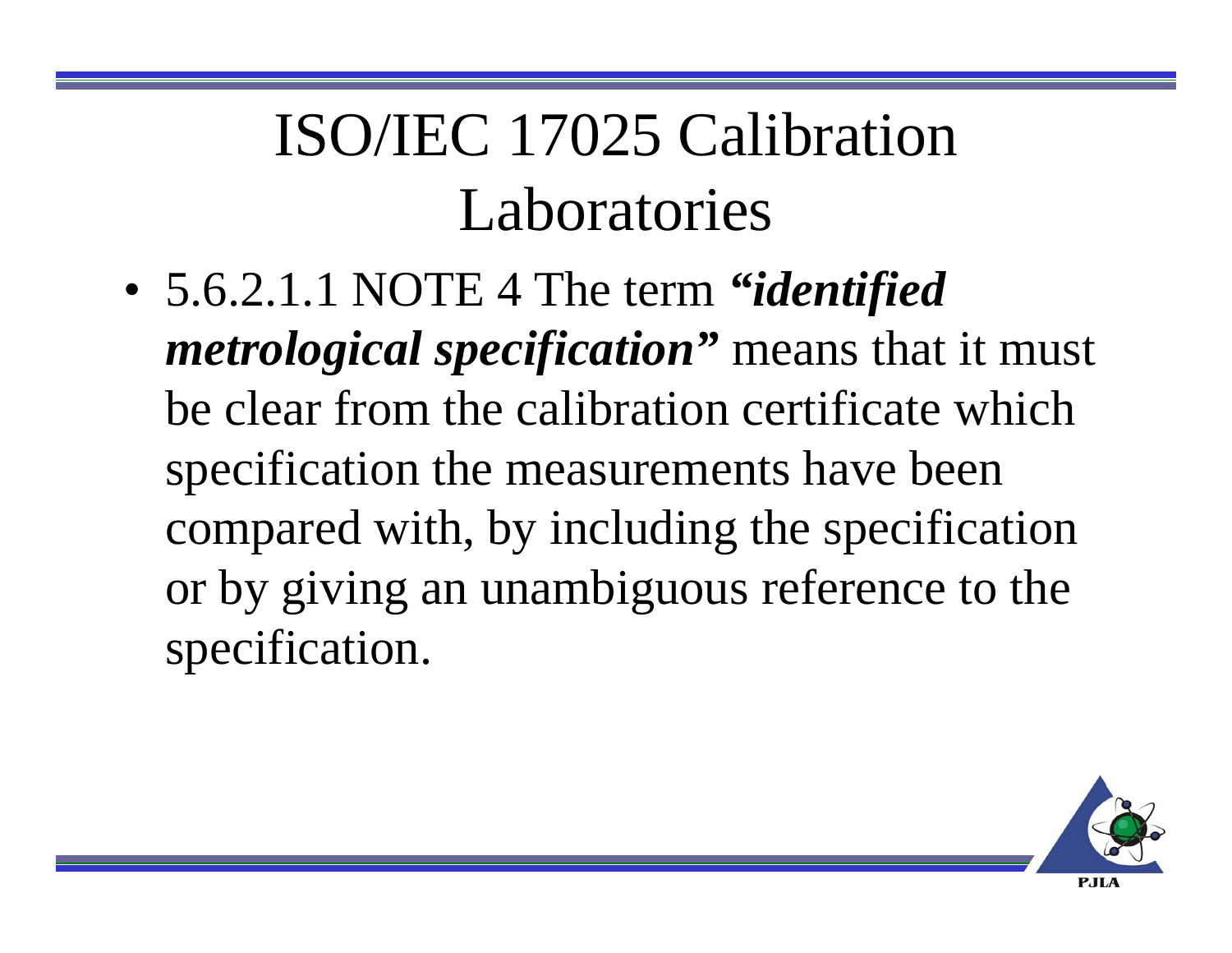## ISO/IEC 17025 Testing Laboratories

- 5.6.2.2.1 For testing laboratories, the requirements given in 5.6.2.1 apply for measuring and test equipment with measuring functions used, *unless it has been established that the associated contribution from the calibration contributes little to the total uncertainty of the test result*. When this situation arises, the laboratory shall ensure that the equipment used can provide the uncertainty of measurement needed.
- NOTE The extent to which the requirements in 5.6.2.1 should be followed depends on the relative contribution of the calibration uncertainty to the total uncertainty. If calibration is *the dominant factor*, the requirements should be strictly followed.

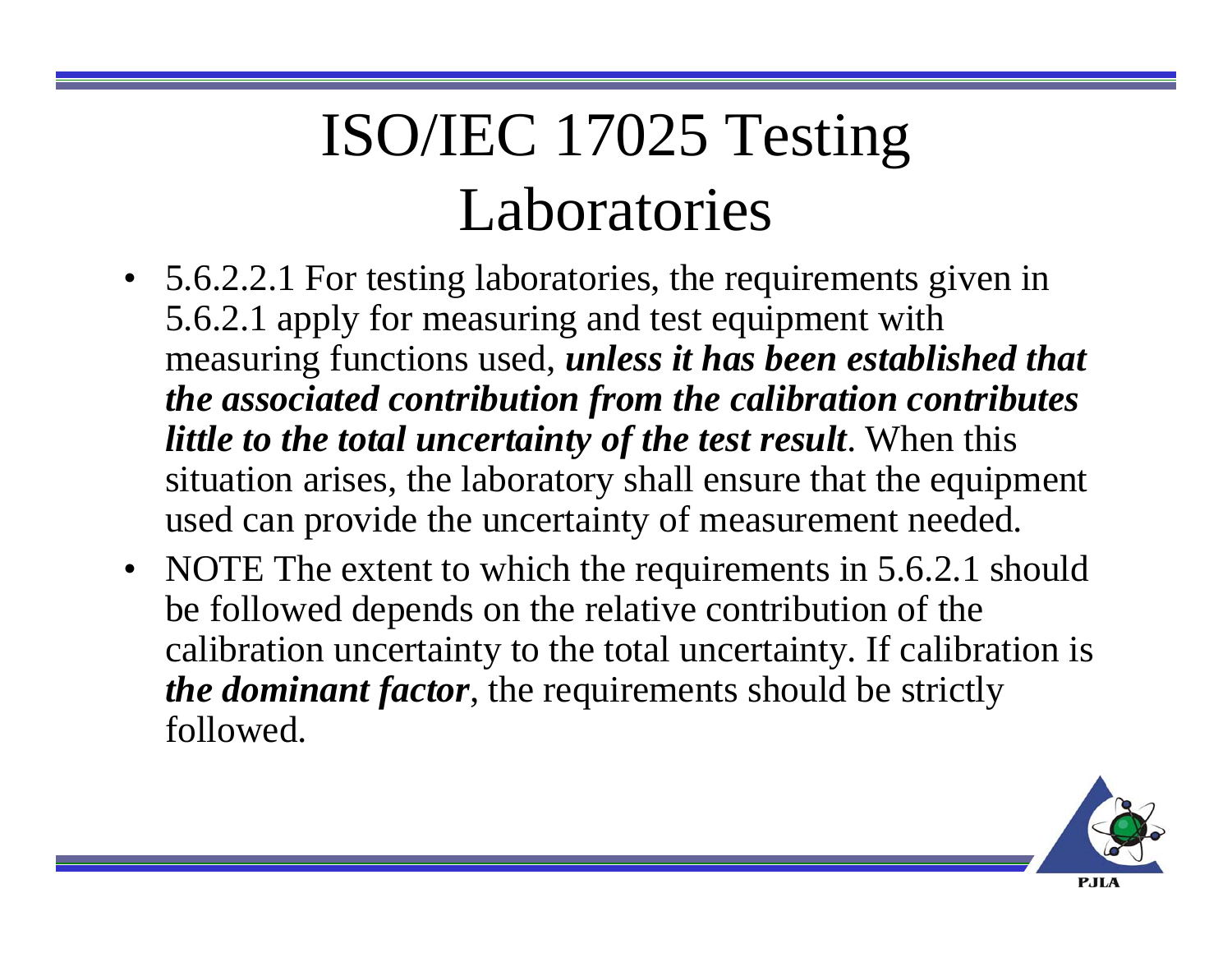#### NIST Website

Check out the NIST web site for Traceability…supplemental materials

• http://ts.nist.gov/Traceability/SupplMatls/suppl \_matls\_for\_nist\_policy\_rev.cfm

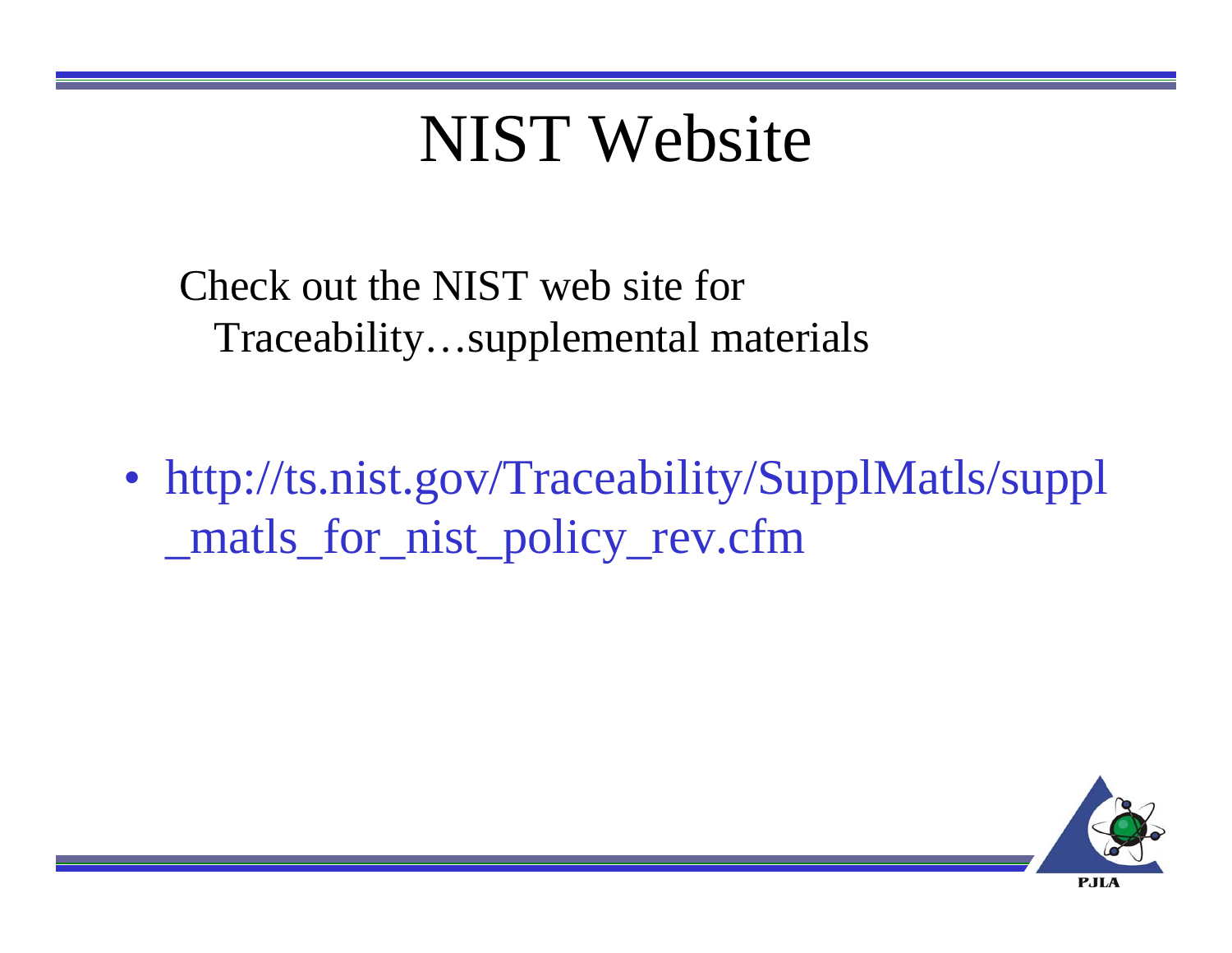# NIST ... "Traceability"

- "the property of the result of a measurement or the value of a standard whereby it can be related to stated references, usually national or international standards, through an unbroken chain of comparisons, all having stated uncertainties."
- "It is important to note that traceability is the property of the result of a measurement, not of an instrument or calibration report or laboratory. It is not achieved by following any one particular procedure or using special equipment. "

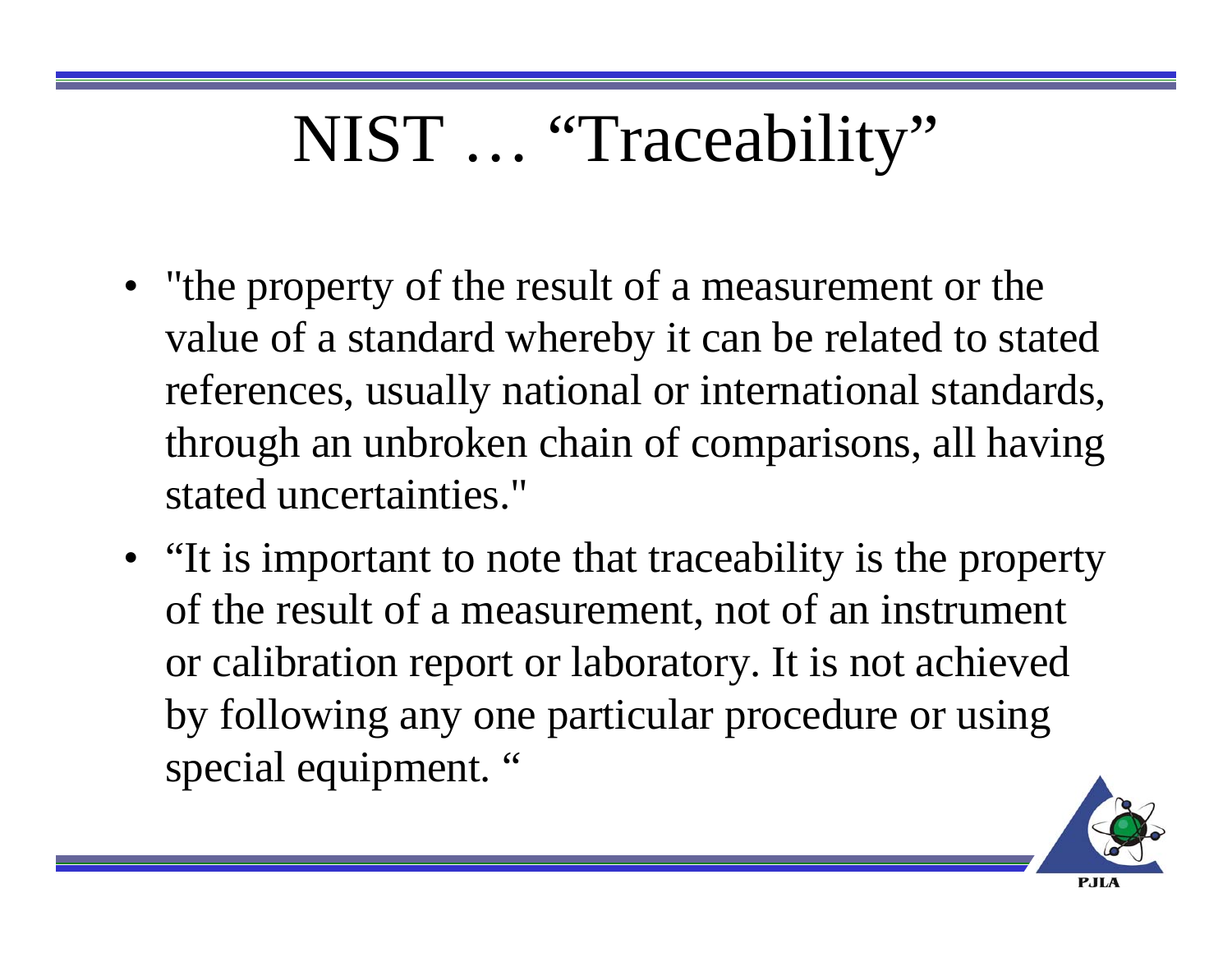## NIST … Who is Responsible?

• **Who is responsible for supporting claims of traceability?** The provider of the result of a measurement or value of a standard is responsible for supporting its claim of the traceability of that result or value. This is the case whether that provider is NIST or another organization.

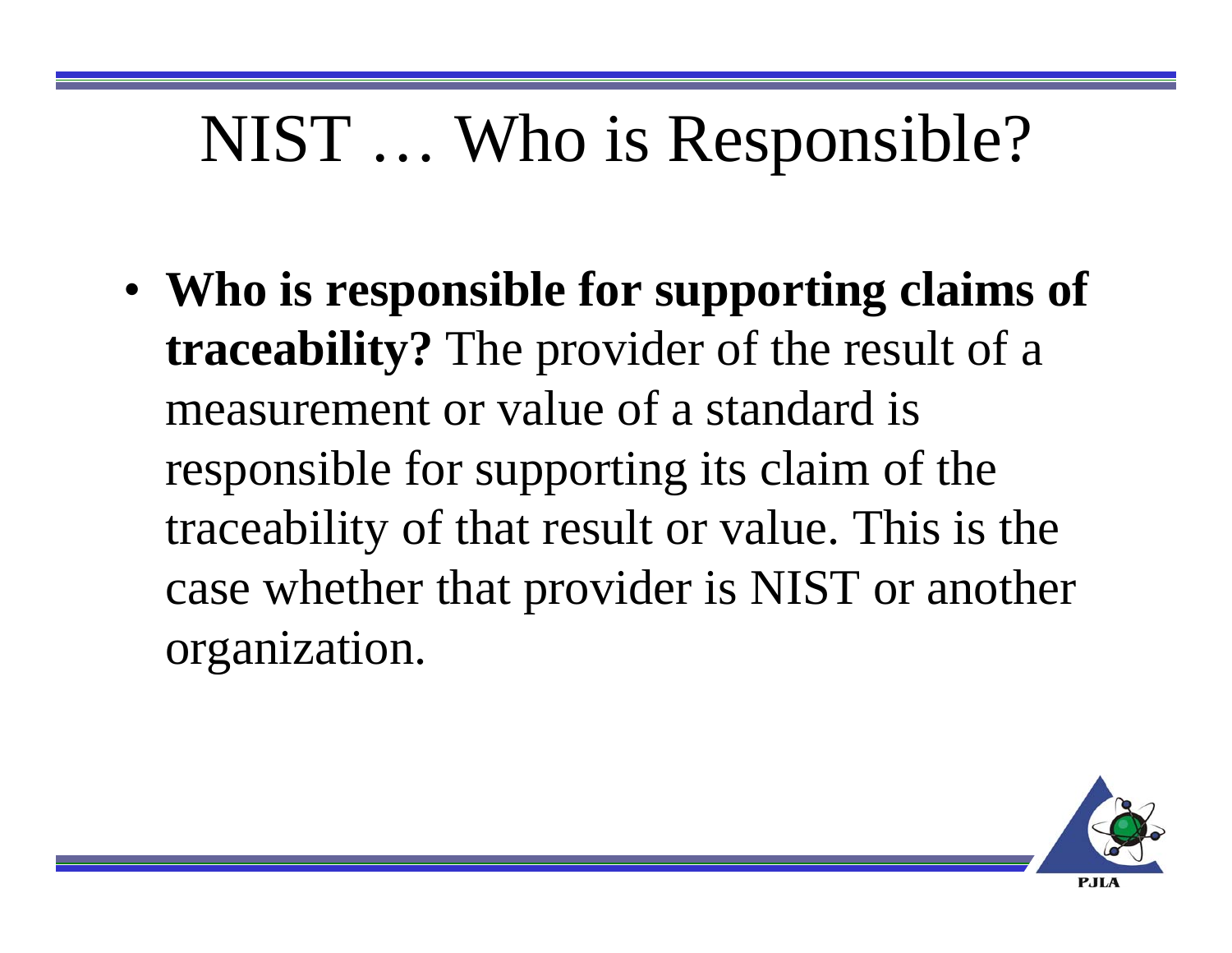## NIST … Who is Responsible?

• **Who is responsible for assessing the validity of claims of traceability?** The user of the result of a measurement or value of a standard is responsible for assessing the validity of a claim of traceability. However, as discussed … above, the provider is responsible for providing the necessary information that the user assesses.

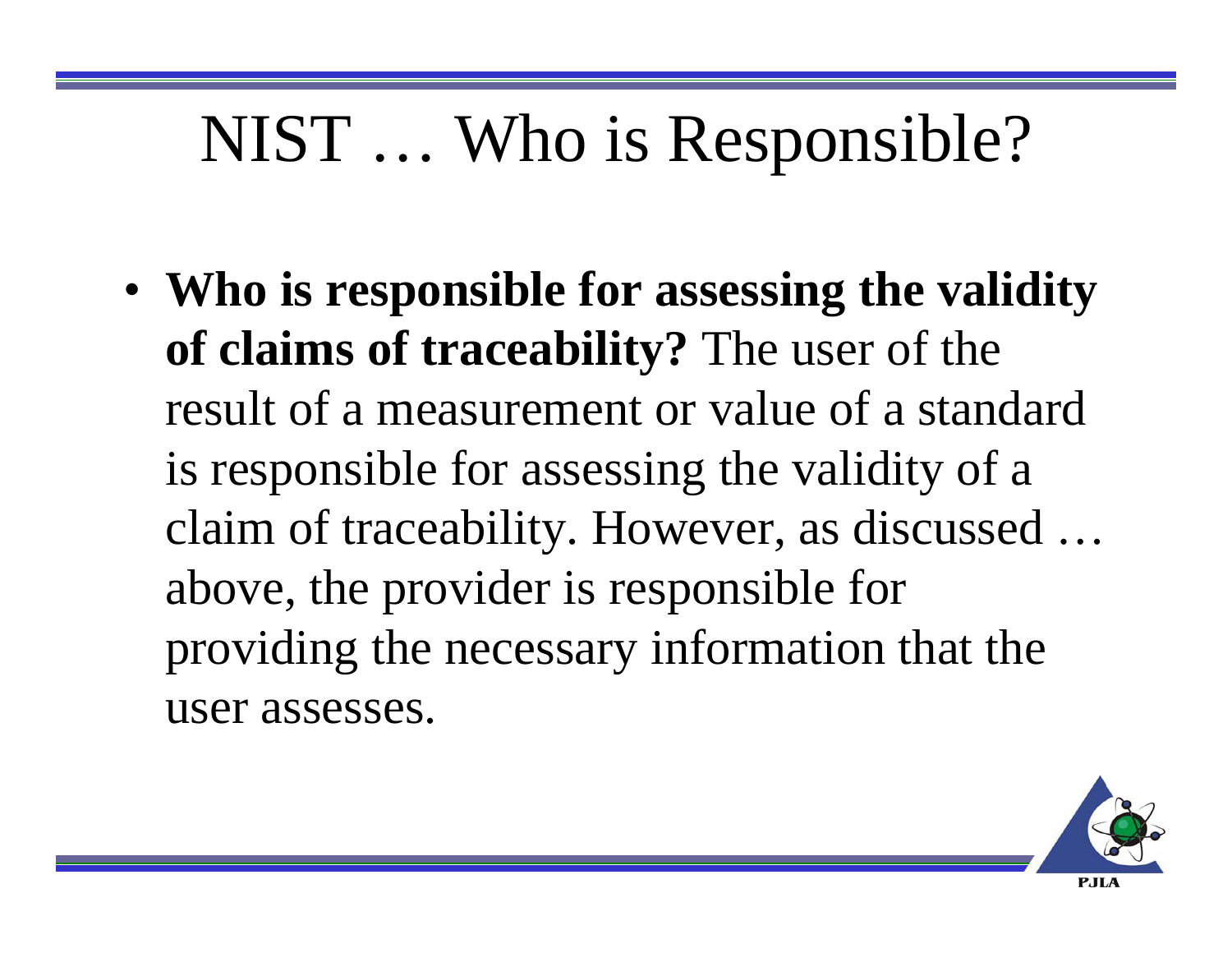### NIST Traceability … What is Needed?

- $\bullet$  **What do I need to do to support a claim of traceability?** To support a claim, the provider of a measurement result or value of a standard must document the measurement process or system used to establish the claim and provide a description of the chain of comparisons that were used to establish a connection to a particular stated reference. There are several common elements to all valid statements or claims of traceability:
	- a clearly defined particular quantity that has been measured a complete description of the measurement system or working standard used to perform the measurement
	- a stated measurement result or value, with a documented uncertainty
	- a complete specification of the stated reference at the time the measurement system or working standards compared to it
	- an *internal measurement assurance* program for establishing the status of the measurement system or working standard at all times pertinent to the claim of traceability
	- an internal measurement assurance program for establishing the status of the stated reference at the time hat the measurement system or working standard was compared to

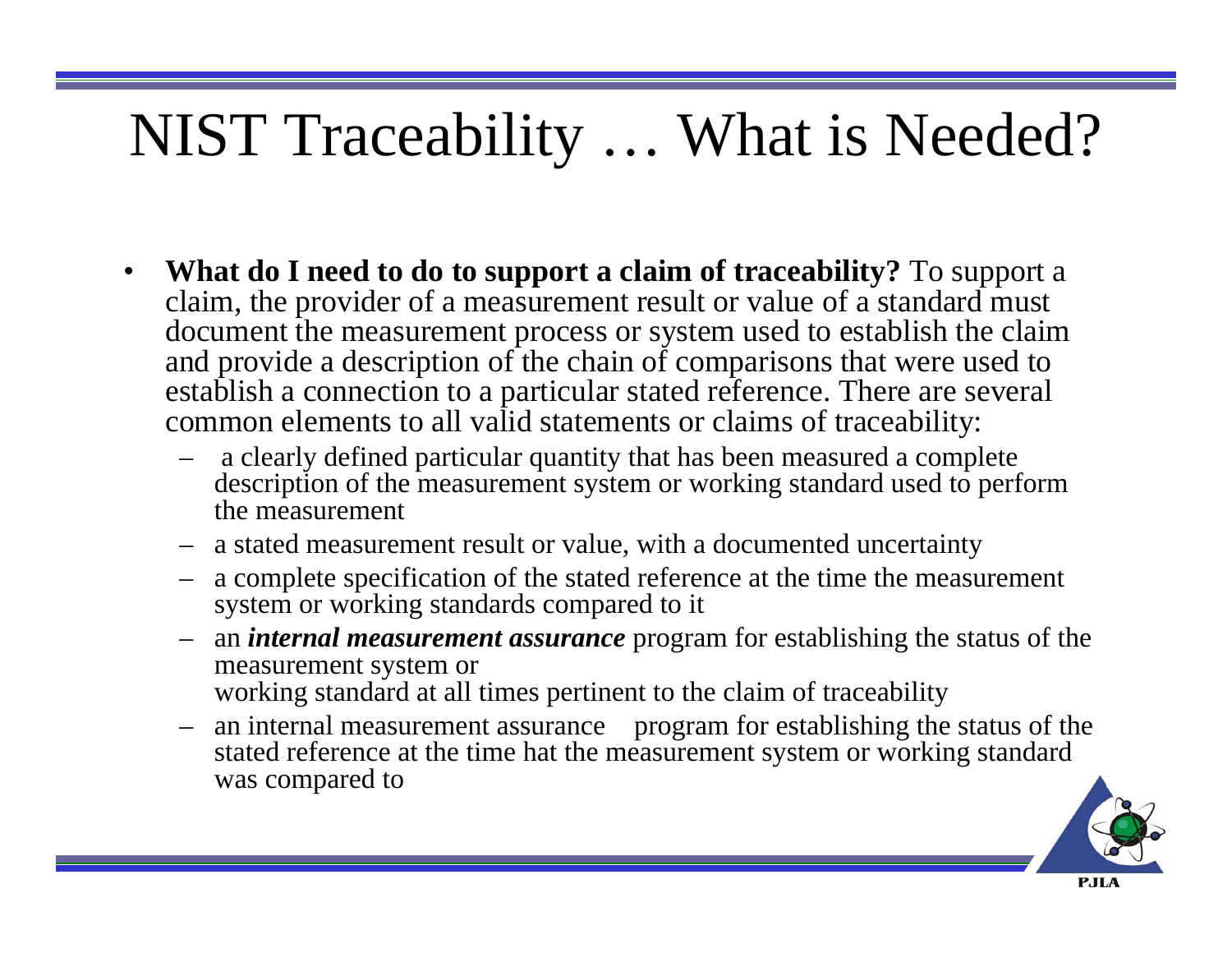## NIST ..Internal Measurement Assurance Program

• An **internal measurement assurance program** may be quite simple or very complex, the level or rigor to be determined depending on the level of uncertainty at issue and what is needed to demonstrate its credibility. Users of a measurement result are responsible for determining what is adequate to meet their needs.

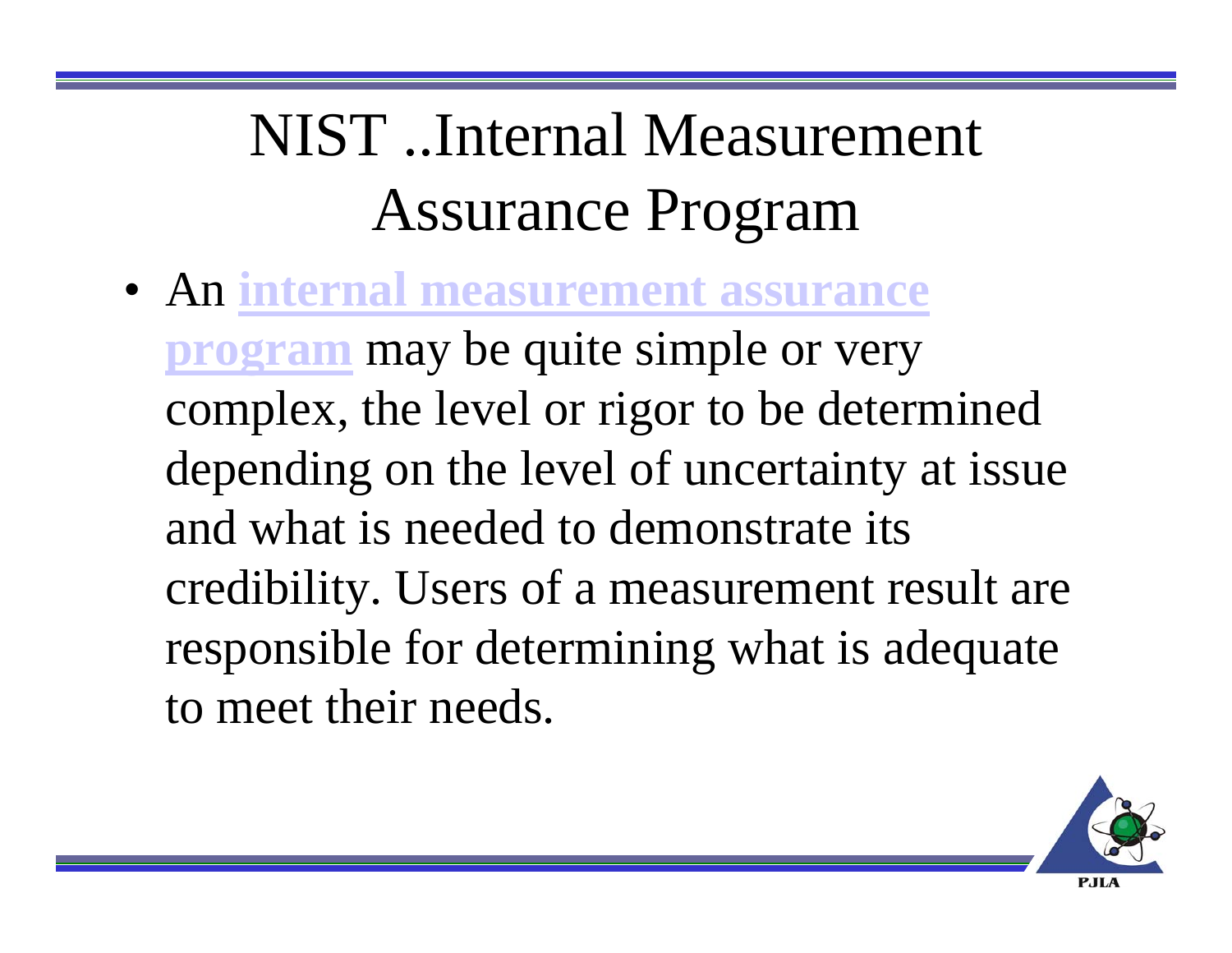### NIST … NIST Report Numbers Sufficient?

• **Is a NIST Test Report Number sufficient evidence of traceability?** Test report numbers issued by NIST are used solely for administrative purposes. Although they often uniquely identify documents that bear evidence of traceability, test report numbers themselves do not address the issues listed in II.B.1 above, and should not be considered as the sole evidence of traceability.